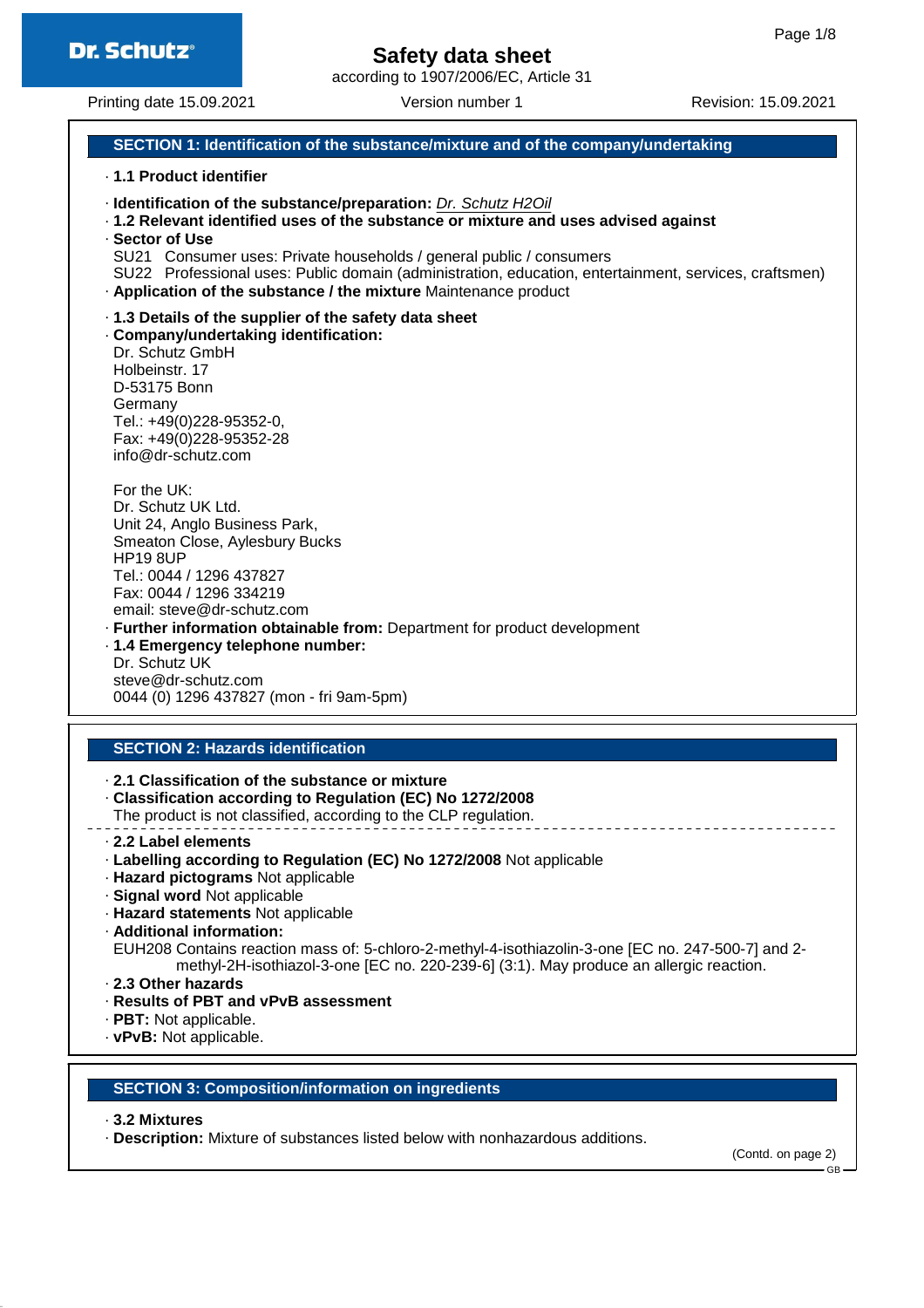

according to 1907/2006/EC, Article 31

Printing date 15.09.2021 Version number 1 Revision: 15.09.2021

### **Identification of the substance/preparation:** Dr. Schutz H2Oil

|                                               |                                                                                                                                                                                                                                                                                                                                                                                                                                                                                                                                                                                                                                 | (Contd. of page 1) |
|-----------------------------------------------|---------------------------------------------------------------------------------------------------------------------------------------------------------------------------------------------------------------------------------------------------------------------------------------------------------------------------------------------------------------------------------------------------------------------------------------------------------------------------------------------------------------------------------------------------------------------------------------------------------------------------------|--------------------|
| · Dangerous components:                       |                                                                                                                                                                                                                                                                                                                                                                                                                                                                                                                                                                                                                                 |                    |
| CAS: 55965-84-9<br>Index number: 613-167-00-5 | reaction mass of: 5-chloro-2-methyl-4-isothiazolin-3-<br>one [EC no. 247-500-7] and 2-methyl-2H-isothiazol-<br>3-one [EC no. 220-239-6] (3:1)<br>Acute Tox. 3, H301; Acute Tox. 2, H310; Acute<br>Tox. 2, H330; Skin Corr. 1C, H314; Eye Dam. 1,<br>H318; $\Longleftrightarrow$ Aquatic Acute 1, H400 (M=100); Aquatic<br>Chronic 1, H410 (M=100); $\langle \cdot \rangle$ Skin Sens. 1A, H317<br>Specific concentration limits:<br>Skin Corr. 1C; H314: C ≥ 0.6 %<br>Skin Irrit. 2; H315: 0.06 % ≤ C < 0.6 %<br>Eye Dam. 1; H318: $C \ge 0.6$ %<br>Eye Irrit. 2; H319: 0.06 % ≤ C < 0.6 %<br>Skin Sens. 1A; H317: C ≥ 0.0015 % | ≥0.00025<0.0015%   |
|                                               | · Regulation (EC) No 648/2004 on detergents / Labelling for contents                                                                                                                                                                                                                                                                                                                                                                                                                                                                                                                                                            |                    |
| TETRAMETHYLACETYLOCTAHYDRONAPHTHALENES        |                                                                                                                                                                                                                                                                                                                                                                                                                                                                                                                                                                                                                                 | $< 5\%$            |
| METHYLISOTHIAZOLINONE), perfumes              | preservation agents (2-BROMO-2-NITROPROPANE-1,3-DIOL, BENZISOTHIAZOLINONE,<br>METHYLCHLOROISOTHIAZOLINONE / METHYLISOTHIAZOLINONE,                                                                                                                                                                                                                                                                                                                                                                                                                                                                                              |                    |

· **Additional information:** For the wording of the listed hazard phrases refer to section 16.

### **SECTION 4: First aid measures**

· **4.1 Description of first aid measures**

- · **General information:** Immediately remove any clothing soiled by the product.
- · **After inhalation:** No special measures required.
- · **After skin contact:** Rinse with warm water.

After each cleaning use treatment creams, for very dry skin greasy ointments.

- · **After eye contact:**
- Rinse opened eye for several minutes under running water. If symptoms persist, consult a doctor.
- · **After swallowing:** Rinse out mouth and then drink plenty of water.
- · **4.2 Most important symptoms and effects, both acute and delayed** No further relevant information available.
- · **4.3 Indication of any immediate medical attention and special treatment needed**
- No further relevant information available.

### **SECTION 5: Firefighting measures**

- · **5.1 Extinguishing media**
- · **Suitable extinguishing agents:** Use fire extinguishing methods suitable to surrounding conditions.
- · **For safety reasons unsuitable extinguishing agents:** Not applicable.
- · **5.2 Special hazards arising from the substance or mixture** No further relevant information available.
- · **5.3 Advice for firefighters**
- · **Protective equipment:** No special measures required.
- · **Additional information**

Dispose of fire debris and contaminated fire fighting water in accordance with official regulations.

#### **SECTION 6: Accidental release measures**

- · **6.1 Personal precautions, protective equipment and emergency procedures** Particular danger of slipping on leaked/spilled product.
- · **6.2 Environmental precautions:** Prevent from spreading (e.g. by damming-in or oil barriers).

(Contd. on page 3)

GB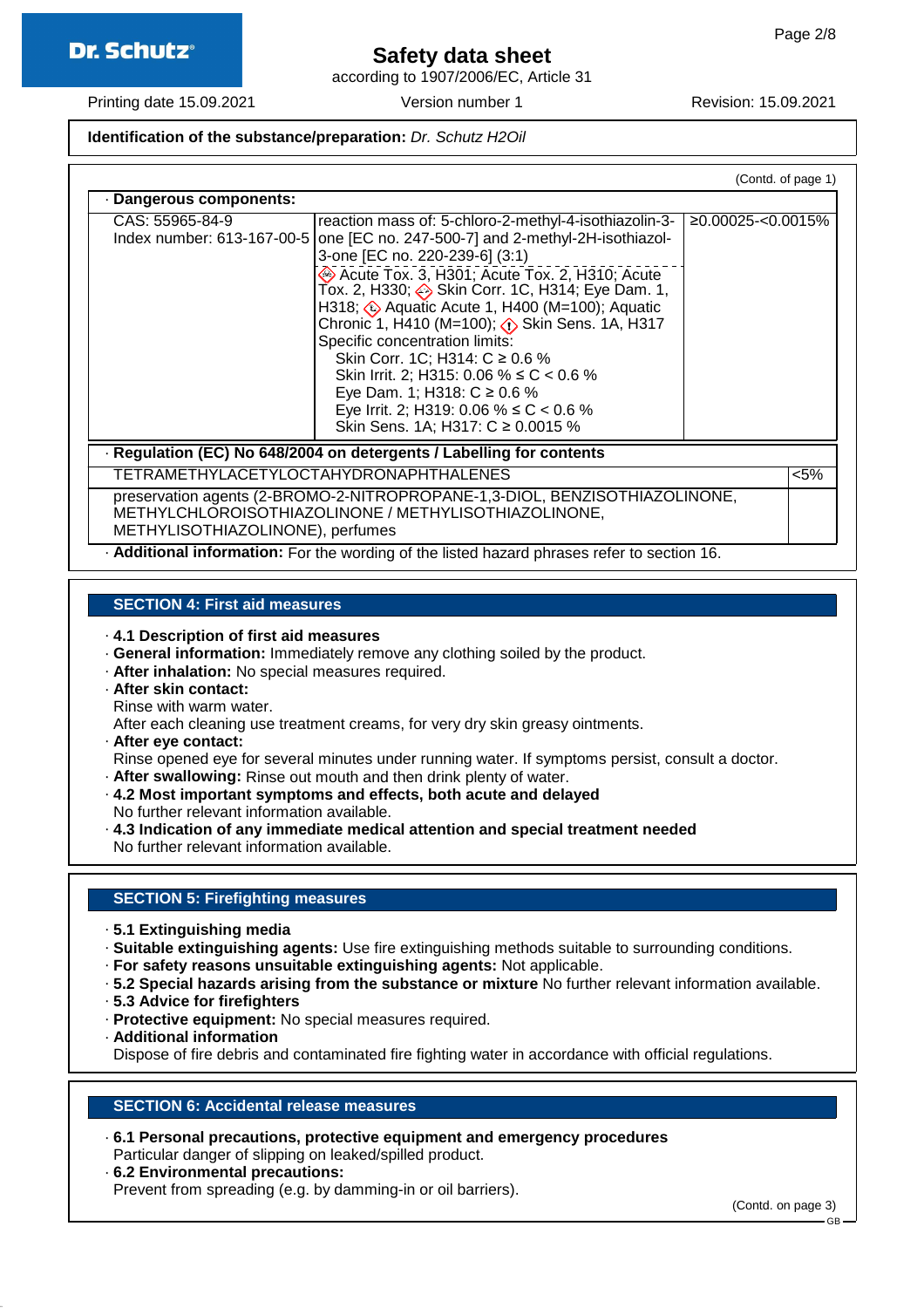**Dr. Schutz®** 

# **Safety data sheet**

according to 1907/2006/EC, Article 31

Printing date 15.09.2021 Version number 1 Revision: 15.09.2021

#### **Identification of the substance/preparation:** Dr. Schutz H2Oil

(Contd. of page 2)

Dilute with plenty of water.

Do not allow to enter sewers/ surface or ground water.

- · **6.3 Methods and material for containment and cleaning up:** Absorb with liquid-binding material (sand, diatomite, acid binders, universal binders, sawdust). · **6.4 Reference to other sections**
- See Section 7 for information on safe handling. See Section 8 for information on personal protection equipment. See Section 13 for disposal information.

#### **SECTION 7: Handling and storage**

· **7.1 Precautions for safe handling**

Follow instructions on the label and in the Technical Product Information Sheet.

· **Information about fire - and explosion protection:**

No special precautions are necessary if used correctly.

- · **7.2 Conditions for safe storage, including any incompatibilities**
- · **Storage:**
- · **Requirements to be met by storerooms and receptacles:** Store only in the original receptacle.
- · **Information about storage in one common storage facility:** Store away from foodstuffs.
- · **Further information about storage conditions:** Protect from frost.

Store under lock and key and out of the reach of children.

Store receptacle in a well ventilated area.

· **7.3 Specific end use(s)** No further relevant information available.

#### **SECTION 8: Exposure controls/personal protection**

#### · **8.1 Control parameters**

· **Exposure limit values:**

The product does not contain any relevant quantities of materials with critical values that have to be monitored at the workplace.

- · **DNELs** No further relevant information available.
- · **PNECs** No further relevant information available.
- · **Additional information:** The lists valid during the making were used as basis.

#### · **8.2 Exposure controls**

- · **Appropriate engineering controls** No further data; see item 7.
- · **Individual protection measures, such as personal protective equipment**
- · **General protective and hygienic measures:**
- Do not eat, drink, smoke or sniff while working.

Be sure to clean skin thoroughly after work and before breaks.

Wash hands before breaks and at the end of work.

- · **Respiratory protection:** Not required.
- · **Hand protection**

The glove material has to be impermeable and resistant to the product/ the substance/ the preparation. Due to missing tests no recommendation to the glove material can be given for the product/ the preparation/ the chemical mixture.

Selection of the glove material on consideration of the penetration times, rates of diffusion and the degradation

· **Material of gloves**

The glove material has to be impermeable and resistant to the product/ the substance/ the preparation. The selection of the suitable gloves does not only depend on the material, but also on further marks of quality and varies from manufacturer to manufacturer. As the product is a preparation of several substances, the resistance of the glove material can not be calculated in advance and has therefore to be checked prior to the application.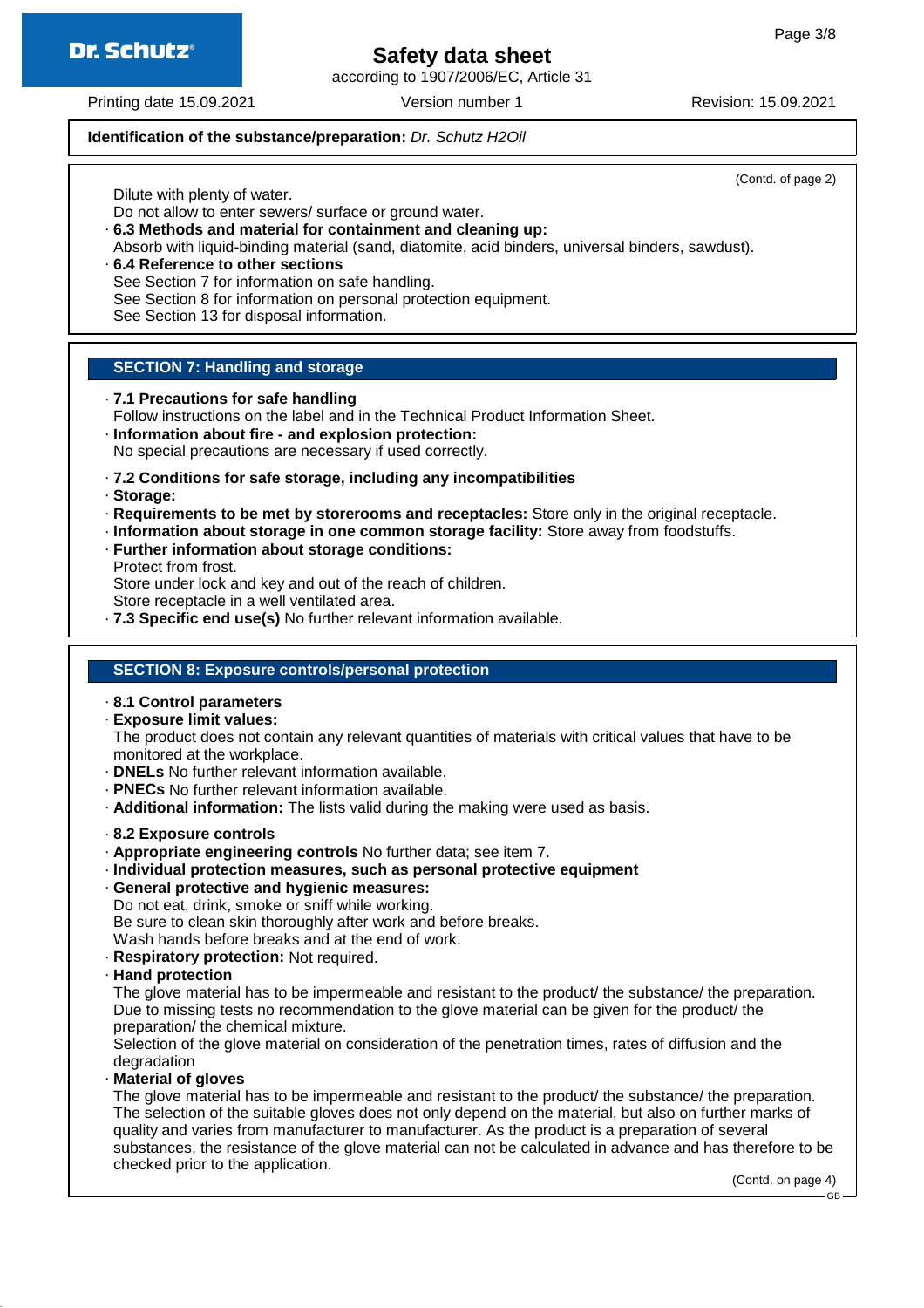according to 1907/2006/EC, Article 31

Printing date 15.09.2021 Version number 1 Revision: 15.09.2021

#### **Identification of the substance/preparation:** Dr. Schutz H2Oil

(Contd. of page 3) · **Penetration time of glove material** The exact break trough time has to be found out by the manufacturer of the protective gloves and has to be observed. · **Eye/face protection** Where there is a danger of the eyes coming into contact with splashes of liquid (i.e. when refilling larger quantities), safety goggles according to EN 166 (i.e. goggles with side shields) are recommended. · **Body protection:** Not required. Light weight protective clothing · **Environmental exposure controls** Follow instructions for use, dosage and waste disposal.

| <b>SECTION 9: Physical and chemical properties</b>                  |                                                        |  |  |  |
|---------------------------------------------------------------------|--------------------------------------------------------|--|--|--|
| . 9.1 Information on basic physical and chemical properties         |                                                        |  |  |  |
| <b>General Information</b>                                          |                                                        |  |  |  |
| · Physical state                                                    | Fluid                                                  |  |  |  |
| · Colour:                                                           | Whitish                                                |  |  |  |
| · Odour:                                                            | Specific type                                          |  |  |  |
| · Odour threshold:                                                  | Not determined.                                        |  |  |  |
| · Melting point/freezing point:                                     | Undetermined.                                          |  |  |  |
| · Boiling point or initial boiling point and boiling                |                                                        |  |  |  |
| range                                                               | 100°C (7732-18-5 water, distilled, conductivity or of  |  |  |  |
|                                                                     | similar purity)                                        |  |  |  |
| · Flammability                                                      | Undetermined.                                          |  |  |  |
| · Lower and upper explosion limit                                   |                                                        |  |  |  |
| · Lower:                                                            | Not determined.                                        |  |  |  |
| · Upper:                                                            | Not determined.                                        |  |  |  |
| · Flash point:                                                      | >100°C (Seta Flash Closed Cup)                         |  |  |  |
| · Auto-ignition temperature:                                        | Product is not selfigniting.                           |  |  |  |
| · Decomposition temperature:                                        | Not determined.                                        |  |  |  |
| · pH at 20°C                                                        | 8.2                                                    |  |  |  |
| · Viscosity:                                                        |                                                        |  |  |  |
| · Kinematic viscosity at 20°C                                       | 22 s (ISO 3 mm)                                        |  |  |  |
| · Dynamic:                                                          | Not determined.                                        |  |  |  |
| · Solubility                                                        |                                                        |  |  |  |
| · water:                                                            | Fully miscible.                                        |  |  |  |
| · Partition coefficient n-octanol/water (log value) Not determined. |                                                        |  |  |  |
| · Vapour pressure at 20°C:                                          | 23 hPa (7732-18-5 water, distilled, conductivity or of |  |  |  |
|                                                                     | similar purity)                                        |  |  |  |
| · Density and/or relative density                                   |                                                        |  |  |  |
| · Density at 20°C:                                                  | 1.016 $g/cm^{3}$                                       |  |  |  |
| · Relative density                                                  | Not determined.                                        |  |  |  |
| · Vapour density                                                    | Not determined.                                        |  |  |  |
|                                                                     |                                                        |  |  |  |
| · 9.2 Other information                                             |                                                        |  |  |  |
| · Appearance:                                                       |                                                        |  |  |  |
| · Form:                                                             | Fluid                                                  |  |  |  |
| · Important information on protection of health                     |                                                        |  |  |  |
| and environment, and on safety.                                     |                                                        |  |  |  |
| · Explosive properties:                                             | Product does not present an explosion hazard.          |  |  |  |
| · Solvent content:                                                  |                                                        |  |  |  |
| · Organic solvents:                                                 | 2.8%                                                   |  |  |  |
| $\cdot$ VOC (EC)                                                    | 2.8%                                                   |  |  |  |
|                                                                     | (Contd. on page 5)                                     |  |  |  |
|                                                                     |                                                        |  |  |  |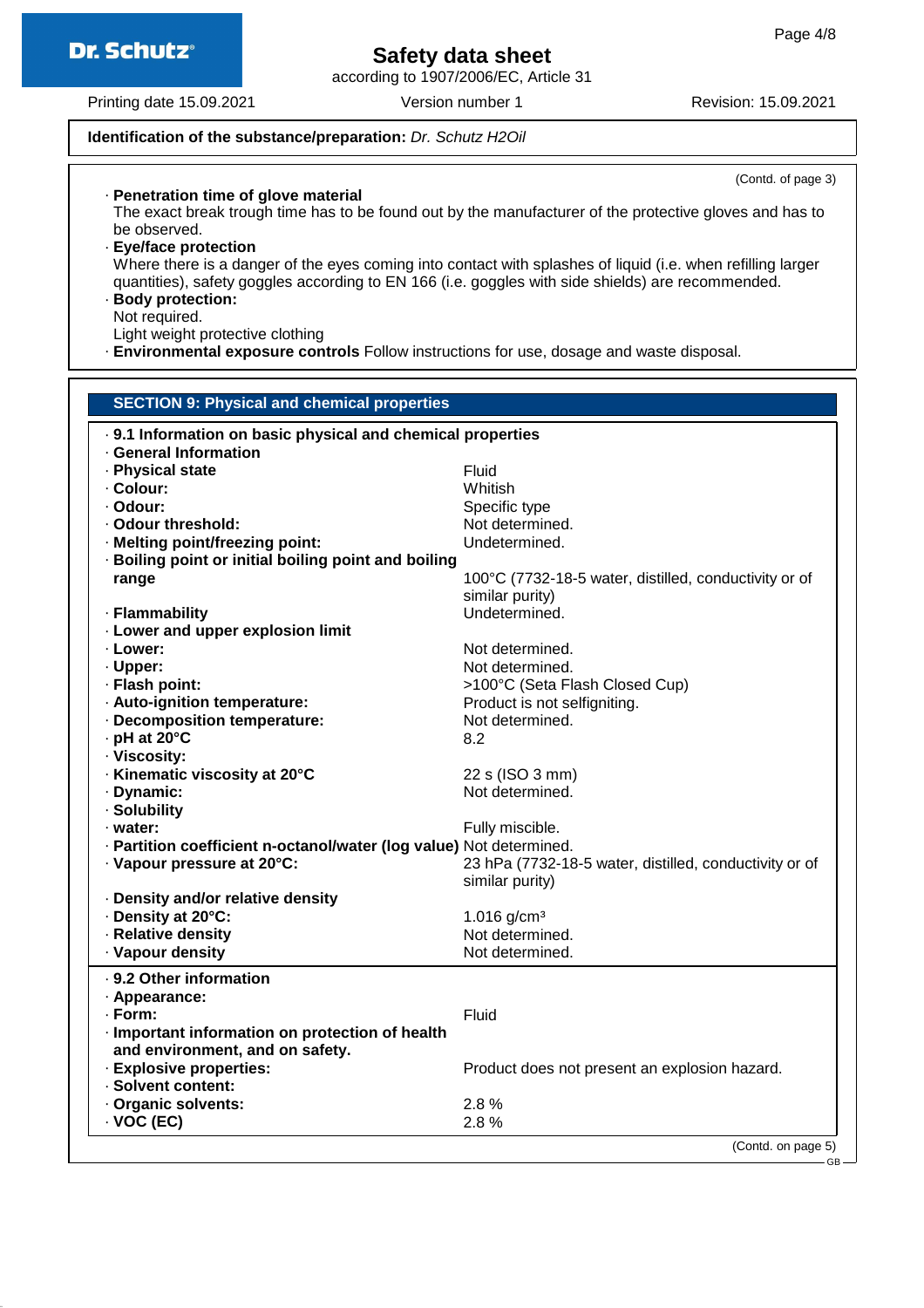

according to 1907/2006/EC, Article 31

Printing date 15.09.2021 Version number 1 Revision: 15.09.2021

#### **Identification of the substance/preparation:** Dr. Schutz H2Oil

|                                              |                 | (Contd. of page 4) |
|----------------------------------------------|-----------------|--------------------|
| Change in condition                          |                 |                    |
| <b>Evaporation rate</b>                      | Not determined. |                    |
| · Information with regard to physical hazard |                 |                    |
| classes                                      |                 |                    |
| · Explosives                                 | Not applicable  |                    |
| · Flammable gases                            | Not applicable  |                    |
| · Aerosols                                   | Not applicable  |                    |
| Oxidising gases                              | Not applicable  |                    |
| · Gases under pressure                       | Not applicable  |                    |
| · Flammable liquids                          | Not applicable  |                    |
| · Flammable solids                           | Not applicable  |                    |
| · Self-reactive substances and mixtures      | Not applicable  |                    |
| · Pyrophoric liquids                         | Not applicable  |                    |
| · Pyrophoric solids                          | Not applicable  |                    |
| · Self-heating substances and mixtures       | Not applicable  |                    |
| · Substances and mixtures, which emit        |                 |                    |
| flammable gases in contact with water        | Not applicable  |                    |
| · Oxidising liquids                          | Not applicable  |                    |
| · Oxidising solids                           | Not applicable  |                    |
| · Organic peroxides                          | Not applicable  |                    |
| Corrosive to metals                          | Not applicable  |                    |
| Desensitised explosives                      | Not applicable  |                    |

#### **SECTION 10: Stability and reactivity**

- · **10.1 Reactivity** see section "Possibility of hazardous reactions".
- · **10.2 Chemical stability** No information available.
- · **Conditions to avoid:**

Protect from frost.

No decomposition if used and stored according to specifications.

- · **10.3 Possibility of hazardous reactions** No dangerous reactions known.
- · **10.4 Conditions to avoid** No further relevant information available.
- · **10.5 Incompatible materials:** No dangerous reactions known.
- · **10.6 Hazardous decomposition products:** Danger of forming toxic pyrolysis products.

#### **SECTION 11: Toxicological information**

· **11.1 Information on hazard classes as defined in Regulation (EC) No 1272/2008**

· **Acute toxicity**

· **LD/LC50 values relevant for classification:**

#### **52-51-7 bronopol (INN)**

Oral LD50 305 mg/kg (rat) (OECD 401)

Dermal | LD50 | 1,600 mg/kg (rabbit)

- · **Skin corrosion/irritation** No data available.
- · **Serious eye damage/irritation** No data available.
- · **Additional toxicological information:**
- · **Repeated dose toxicity** Undetermined.
- · **CMR effects (carcinogenity, mutagenicity and toxicity for reproduction)** Undetermined.

(Contd. on page 6) GB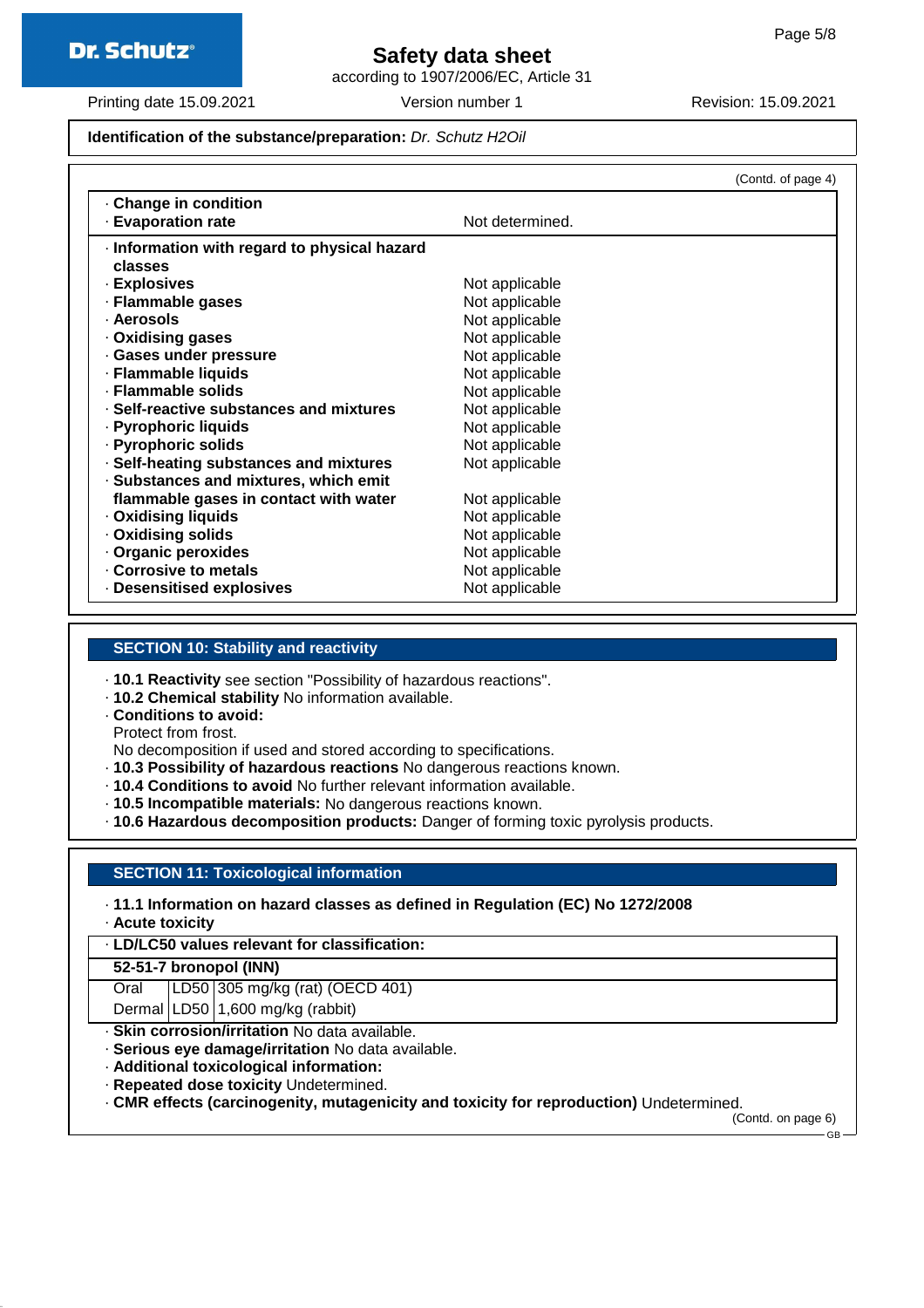according to 1907/2006/EC, Article 31

Printing date 15.09.2021 Version number 1 Revision: 15.09.2021

**Dr. Schutz®** 

#### **Identification of the substance/preparation:** Dr. Schutz H2Oil

(Contd. of page 5)

GB

#### · **11.2 Information on other hazards**

### · **Endocrine disrupting properties**

32388-55-9 Acetyl cedrene List II List II List II List II List II List II List II

#### **SECTION 12: Ecological information**

- · **12.1 Toxicity**
- · **Aquatic toxicity:**
- Undetermined.

#### **52-51-7 bronopol (INN)**

LC50/96h 41.2 mg/l (Oncorhynchus mykiss (Rainbow trout))

 $EC50/72h$  0.4-2.8 mg/l (algae)

#### · **12.2 Persistence and degradability**

Elimination of contained polymers is possible through precipitation or flocculation.

- The solvent is biodegradable.
- · **12.3 Bioaccumulative potential** Undetermined.
- · **12.4 Mobility in soil** No further relevant information available.
- · **12.5 Results of PBT and vPvB assessment**
- · **PBT:** Not applicable.
- · **vPvB:** Not applicable.

#### · **12.6 Endocrine disrupting properties**

For information on endocrine disrupting properties see section 11.

· **12.7 Other adverse effects**

#### · **Behaviour in sewage processing plants:**

Technically correct releases of minimal concentrations to adapted biological sewage plants, will not disturb the biodegradability of activated sludge. Before allowing large quantities to be fed into sewage plants, obtain the approval of the responsible authorities.

- · **Additional ecological information:**
- · **General notes:**

Water hazard class 1 (German Regulation) (Self-assessment): slightly hazardous for water Do not allow to reach ground water/water course. Do not allow undiluted product or large quantities of it to reach sewage system.

#### **SECTION 13: Disposal considerations**

#### · **13.1 Waste treatment methods**

· **Recommendation**

Must be specially treated adhering to official regulations.

Must not be disposed together with household garbage. Do not allow product to reach sewage system.

#### · **Uncleaned packaging:**

· **Recommendation:**

Empty contaminated packagings thoroughly. They may be recycled after thorough and proper cleaning. Packagings that may not be cleansed are to be disposed of in the same manner as the product. · **Recommended cleansing agents:** Water, if necessary together with cleansing agents.

| <b>SECTION 14: Transport information</b>            |                |                    |
|-----------------------------------------------------|----------------|--------------------|
| .14.1 UN number or ID number<br>· ADR, IMDG, IATA   | Not applicable |                    |
| · 14.2 UN proper shipping name<br>· ADR, IMDG, IATA | Not applicable |                    |
|                                                     |                | (Contd. on page 7) |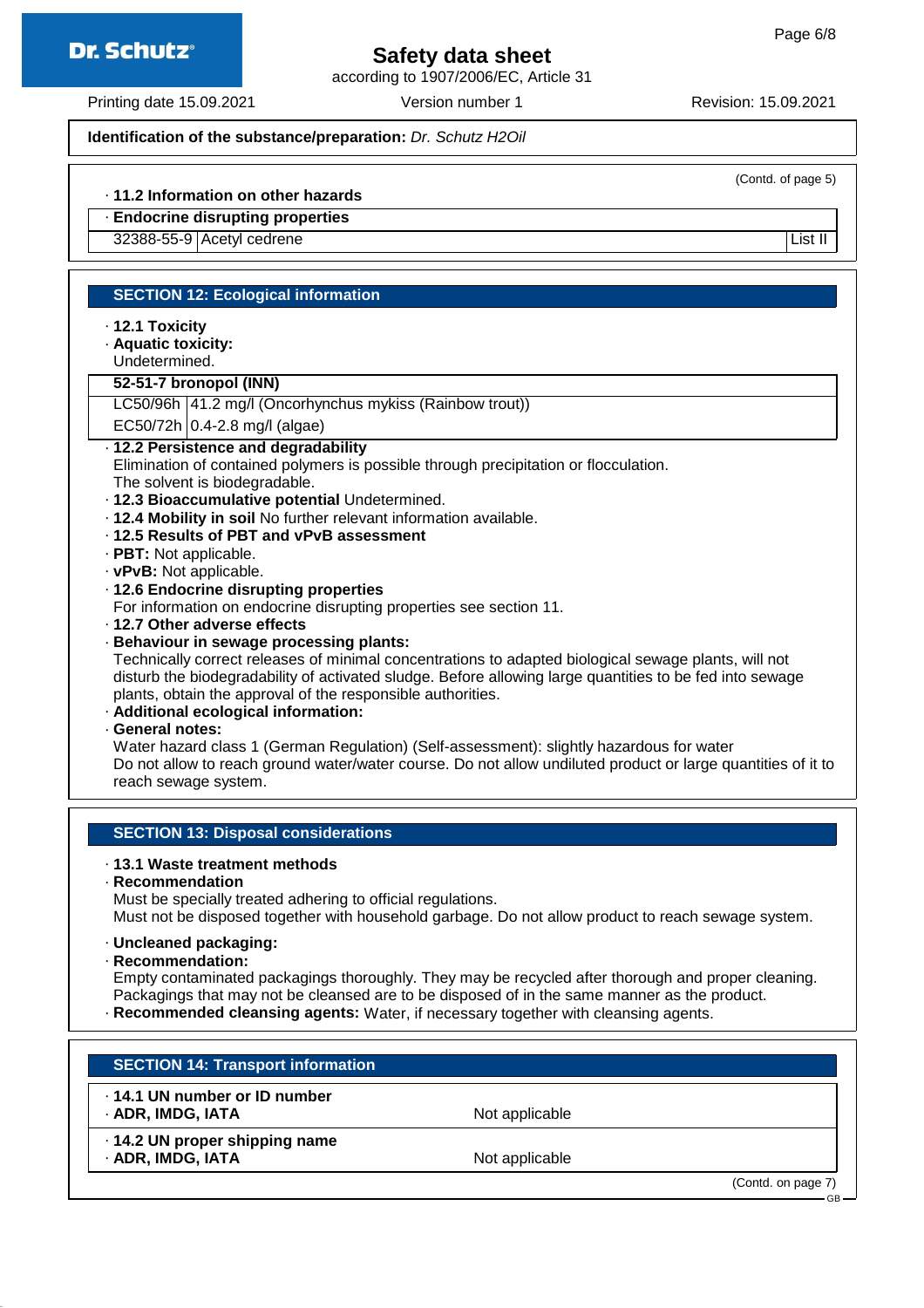

according to 1907/2006/EC, Article 31

Printing date 15.09.2021 Version number 1 Revision: 15.09.2021

#### **Identification of the substance/preparation:** Dr. Schutz H2Oil

|                                                                   |                 | (Contd. of page 6) |
|-------------------------------------------------------------------|-----------------|--------------------|
| · 14.3 Transport hazard class(es)                                 |                 |                    |
| · ADR, ADN, IMDG, IATA<br>· Class                                 | Not applicable  |                    |
| · 14.4 Packing group<br>· ADR, IMDG, IATA                         | Not applicable  |                    |
| . 14.5 Environmental hazards:<br>· Marine pollutant:              | No              |                    |
| · 14.6 Special precautions for user                               | Not applicable. |                    |
| · 14.7 Maritime transport in bulk according to IMO<br>instruments | Not applicable. |                    |
| · UN "Model Regulation":                                          | Not applicable  |                    |

#### **SECTION 15: Regulatory information**

· **15.1 Safety, health and environmental regulations/legislation specific for the substance or mixture**

- · **Directive 2012/18/EU**
- · **Named dangerous substances ANNEX I** None of the ingredients is listed.
- · **15.2 Chemical safety assessment:** A Chemical Safety Assessment has not been carried out.

#### **SECTION 16: Other information**

This information is based on our present knowledge. However, this shall not constitute a guarantee for any specific product features and shall not establish a legally valid contractual relationship.

#### · **Relevant phrases**

H301 Toxic if swallowed.

H310 Fatal in contact with skin.

H314 Causes severe skin burns and eye damage.

- H317 May cause an allergic skin reaction.
- H318 Causes serious eye damage.
- H330 Fatal if inhaled.
- H400 Very toxic to aquatic life.
- H410 Very toxic to aquatic life with long lasting effects.
- · **Training hints** ---
- · **Recommended restriction of use** ---
- · **Department issuing SDS:** Department for product development
- · **Abbreviations and acronyms:**

ADR: Accord relatif au transport international des marchandises dangereuses par route (European Agreement Concerning the International Carriage of Dangerous Goods by Road) IMDG: International Maritime Code for Dangerous Goods IATA: International Air Transport Association GHS: Globally Harmonised System of Classification and Labelling of Chemicals EINECS: European Inventory of Existing Commercial Chemical Substances ELINCS: European List of Notified Chemical Substances CAS: Chemical Abstracts Service (division of the American Chemical Society) VOC: Volatile Organic Compounds (USA, EU) DNEL: Derived No-Effect Level (REACH) PNEC: Predicted No-Effect Concentration (REACH) LC50: Lethal concentration, 50 percent LD50: Lethal dose, 50 percent PBT: Persistent, Bioaccumulative and Toxic

vPvB: very Persistent and very Bioaccumulative Acute Tox. 3: Acute toxicity – Category 3

(Contd. on page 8)

GB